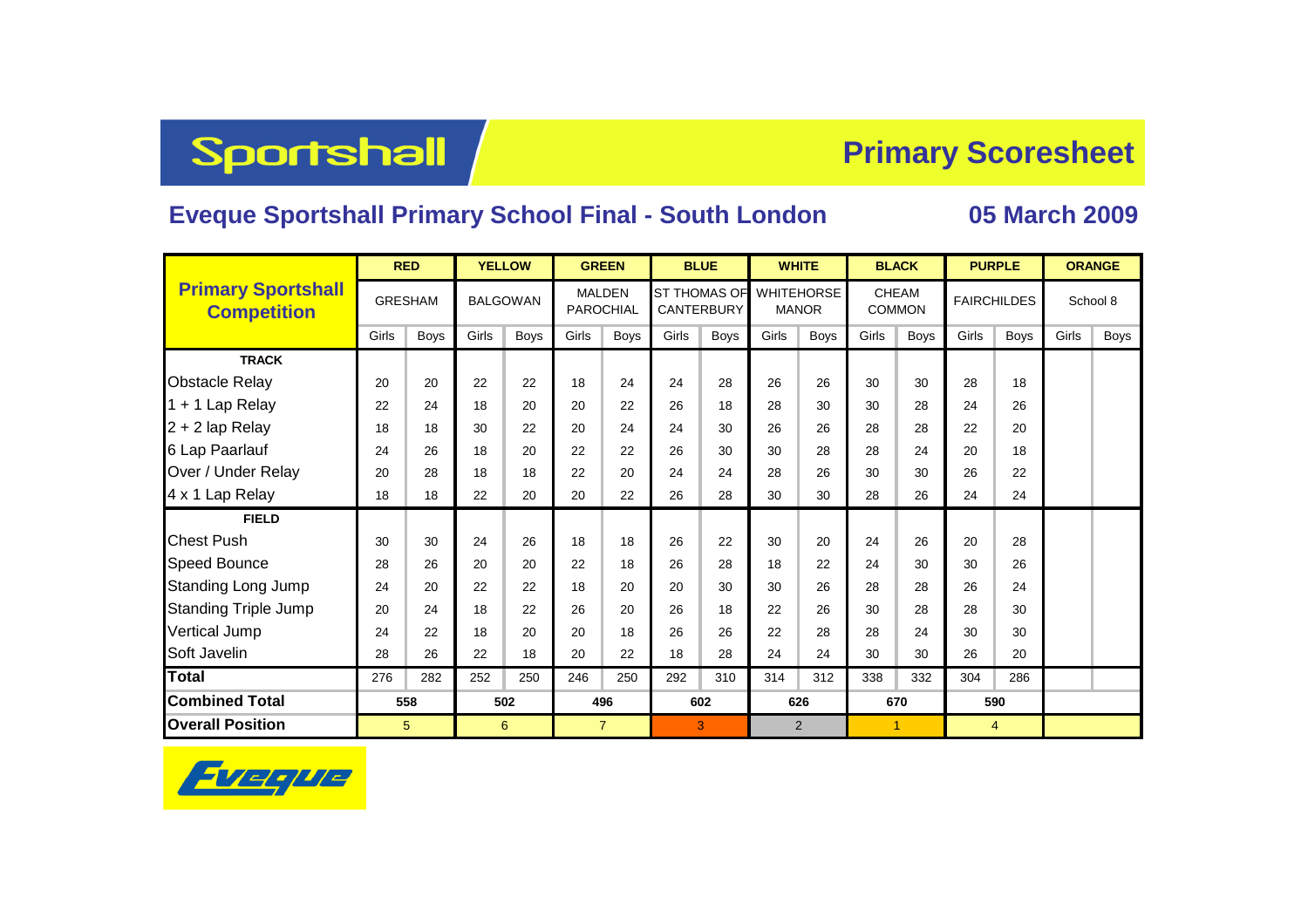



|                               | <b>Girls</b>    | Obstacle Relay      |                   |                                 |                   | 1 + 1 Lap Relay 2 + 2 Lap Relay    |                     | 6 Lap Paarlauf                    |                    | Over / Under<br>Relay              |                | 4x1 Lap Relay                 |                      | Girls         |                                |                   |                      | <b>Chest Push</b>             |                      | <b>Speed Bounce</b>        |                     | <b>Standing Long</b><br>Jump | <b>Standing Triple</b><br>Jump |                            | <b>Vertical Jump</b> |                              | <b>Soft Javelin</b>  |                  |
|-------------------------------|-----------------|---------------------|-------------------|---------------------------------|-------------------|------------------------------------|---------------------|-----------------------------------|--------------------|------------------------------------|----------------|-------------------------------|----------------------|---------------|--------------------------------|-------------------|----------------------|-------------------------------|----------------------|----------------------------|---------------------|------------------------------|--------------------------------|----------------------------|----------------------|------------------------------|----------------------|------------------|
| Colour                        | Team            | ੋ<br>Time (in secs) | Position / Points | ō<br>Time (in secs)<br>position | Position / Points | ō<br>(in secs)<br>position<br>Time | Points<br>osition / | e (in secs) or<br>position<br>emi | Point<br>osition / | e (in secs) or<br>position<br>Time | osition / Poin | Time (in secs) or<br>position | Points<br>Position / | Colour        | Team                           |                   | Best<br>Performances | I Position<br>Points<br>Total | Best<br>Performances | Total / Position<br>Points | Performance<br>Best | Total / Position<br>Points   | Performance<br>Best            | Total / Position<br>Points | Peroformance<br>Best | Total / Position /<br>Points | Best<br>Performances | Total / Position |
|                               |                 |                     | 6                 |                                 | 5                 |                                    | 7                   |                                   | 4                  |                                    | 6              |                               | 7                    |               |                                |                   | 7.25                 | 18.5                          | 50                   | 140                        | 1.38                | 4.14                         | 3.54                           | 12.5                       | 40                   | 115                          | 11                   | 36               |
| <b>RED</b>                    | GRESHAM         | 41.6                |                   | 29.4                            |                   | 65.8                               |                     | 37.9                              |                    | 31                                 |                | 66.9                          |                      | RED           | GRESHAM                        | $\mathbf{2}$      | 5.25                 | 1                             | 42                   | $\mathbf{2}$               | 1.42                | 4                            | 5.22                           | 6                          | 31                   | 4                            | 16                   | $\mathbf{2}$     |
|                               |                 |                     | 20                |                                 | 22                |                                    | 18                  |                                   | 24                 |                                    | 20             |                               | 18                   |               |                                | 3                 | 6                    | 30                            | 48                   | 28                         | 1.34                | 24                           | 3.74                           | 20                         | 44                   | 24                           | 9                    | 28               |
|                               | BALGOWA<br>N    |                     | 5                 |                                 | 7                 |                                    | -1                  |                                   | 7                  |                                    | 7              |                               | 5                    |               | BALGOWA<br>N                   |                   | 6.25                 | 17.5                          | 41                   | 127                        | 1.6                 | 3.22                         | 4.44                           | 12.28                      | 17                   | 49                           | 11                   | $30\,$           |
| <b>XELLOW</b>                 |                 | 38.6                |                   | 30.2                            |                   | 58.5                               |                     | 44.4                              |                    | 33.7                               |                | 62.2                          |                      | <b>AELTOM</b> |                                | $\overline{2}$    | 5.5                  | 4                             | 43                   | 6                          | 1.62                | 5                            | 4.4                            | $\overline{7}$             | 32                   | $\overline{7}$               | 9                    | 5                |
|                               |                 |                     | 22                |                                 | 18                |                                    | 30                  |                                   | 18                 |                                    | 18             |                               | 22                   |               |                                | 3                 | 5.75                 | 24                            | 43                   | 20                         |                     | 22                           | 3.44                           | 18                         |                      | 18                           | 10                   | 22               |
| <b>GREEN</b><br><b>MALDEN</b> | PAROCHIA        | 43.4                | $\overline{7}$    |                                 | 6                 |                                    | 6                   |                                   | 5                  | 29.6                               | 5              |                               | 6                    |               | PAROCHIA<br><b>MALDEN</b>      | 1                 | 5.5                  | 16.5                          | 40                   | 128                        | 1.5                 | 2.84                         | 4.68                           | 13.18                      | 37                   | 104                          | 6                    | 28               |
|                               |                 |                     |                   | 29.7                            |                   | 62.1                               |                     | 38.2                              |                    |                                    |                | 63.9                          |                      | GREEN         |                                | $\mathbf{2}$      | 5.25                 | 7                             | 44                   | 5                          | 1.34                | $\overline{\mathbf{r}}$      | 4.32                           | 3                          | 31                   | 6                            | 11                   | 6                |
|                               |                 |                     | 18                |                                 | 20                |                                    | 20                  |                                   | 22                 |                                    | 22             |                               | 20                   |               |                                | 3                 | 5.75                 | 18                            | 44                   | 22                         |                     | 18                           | 4.18                           | 26                         | 36                   | 20                           | 11                   | 20               |
| <b>BLUE</b>                   | ST<br>THOMAS    |                     | 4                 |                                 | 3                 |                                    | 4                   |                                   | 3                  |                                    | 4              |                               | 3                    |               | ST ST OF                       | 1                 | 7.5                  | 18.25                         | 47                   | 139                        | 1.6                 | 2.92                         | 4.32                           | 13.18                      | 36                   | 118                          | 9                    | 27               |
|                               |                 | 37.5                |                   | 28.7                            |                   | 60.6                               |                     | 36.9                              |                    | 29.2                               |                | 58.9                          |                      | <b>BLUE</b>   |                                | $\mathbf{2}$      | 5                    | 3                             | 48                   | 3                          | 1.32                | 6                            | 4.68                           | 3                          | 47                   | 3                            | 8                    | $\overline{7}$   |
|                               |                 |                     | 24                |                                 | 26                |                                    | 24                  |                                   | 26                 |                                    | 24             |                               | 26                   |               |                                | 3                 | 5.75                 | 26                            | 44                   | 26                         |                     | 20                           | 4.18                           | 26                         | 35                   | 26                           | 10                   | 18               |
|                               | WHITEHO<br>RSE  |                     | 3                 |                                 | $\mathbf{2}$      |                                    | 3                   |                                   | 1                  |                                    | $\mathbf{2}$   |                               | 1.                   |               | <b>WHITEHO</b><br>MANOR<br>RSE |                   |                      | 18.5                          | 31                   | 117                        | 1.88                | 5.06                         | 4.42                           | 13.12                      | 35                   | 114                          | 10                   | 31               |
| <b>WHITE</b>                  | <b>MANOR</b>    | 34.9                |                   | 27.6                            |                   | 60.1                               |                     | 32.5                              |                    | 24.3                               |                | 56.6                          |                      | WHITE         |                                | $\mathbf{2}$      | 5.5                  | 1                             | 44                   | 7                          | 1.68                | 1                            | 5.04                           | 5                          | 50                   | 5                            | 10                   | 4                |
|                               |                 |                     | 26                |                                 | 28                |                                    | 26                  |                                   | 30                 |                                    | 28             |                               | 30                   |               |                                | 3                 | 6                    | 30                            | 42                   | 18                         | 1.5                 | 30                           | 3.66                           | 22                         | 29                   | 22                           | 11                   | 24               |
|                               |                 |                     | 1                 |                                 | -1                |                                    | $\mathbf{2}$        |                                   | $\mathbf{2}$       |                                    | 1              |                               | 2                    |               |                                | 1                 | 5.75                 | 17.5                          | 46                   | 137                        | 1.78                | 4.94                         | 5.44                           | 15.6                       | 48                   | 135                          | 12                   | 40               |
| <b>BLACK</b>                  | CHEAM<br>COMMON | 32.6                |                   | 27.5                            |                   | 59.7                               |                     | 33.3                              |                    | 21.2                               |                | 57.9                          |                      | <b>BLACK</b>  | CHEAM<br>COMMON                | $\mathbf{2}$      | 6                    | 4                             | 45                   | 4                          | 1.66                | $\mathbf{2}$                 | 5.32                           | 1                          | 42                   | $\mathbf{2}$                 | 10                   | $\mathbf 1$      |
|                               |                 |                     | 30                |                                 | 30                |                                    | 28                  |                                   | 28                 |                                    | 30             |                               | 28                   |               |                                | 3                 | 5.75<br>6.25         | 24                            | 46                   | 24<br>142                  | 1.5                 | 28                           | 4.84                           | 30<br>14.6                 | 45                   | 28                           | 18                   | 30               |
| <b>PURPLE</b>                 |                 | 34                  | $\boldsymbol{2}$  | 29.3                            | 4                 | 61.1                               | 5                   | 38.9                              | 6                  | 25.6                               | 3              | 61.4                          | 4                    | <b>PURPLE</b> |                                | 1                 |                      | 17<br>6                       | 45                   |                            | 1.82                | 4.84<br>3                    | 4.88                           | $\mathbf{2}$               | 51                   | 139                          | 9<br>11              | 32<br>3          |
|                               | FAIRCHILD<br>ES |                     | 28                |                                 | 24                |                                    | 22                  |                                   | 20                 |                                    | 26             |                               | 24                   |               | FAIRCHILD<br>ES                | $\mathbf{2}$<br>3 | 5.25<br>5.5          | 20                            | 50<br>47             | 1<br>30                    | 1.42<br>1.6         | 26                           | 4.76<br>4.96                   | 28                         | 42<br>46             | 1<br>30                      | 12                   | 26               |
|                               |                 |                     |                   |                                 |                   |                                    |                     |                                   |                    |                                    |                |                               |                      |               |                                | 1                 |                      | 0                             |                      | 0                          |                     | 0                            |                                | 0                          |                      | 0                            |                      | $\mathbf 0$      |
|                               | School 8        |                     | $\bf{0}$          |                                 | $\bf{0}$          |                                    | $\bf{0}$            |                                   | 0                  |                                    | 0              |                               | 0                    | ORANGE        | School 8                       | $\mathbf{2}$      |                      | 0                             |                      | $\bf{0}$                   |                     | $\bf{0}$                     |                                | 0                          |                      | 0                            |                      | 0                |
| ORANGE                        |                 |                     | $\bf{0}$          |                                 | $\bf{0}$          |                                    | $\bf{0}$            |                                   | 0                  |                                    | $\mathbf{0}$   |                               | 0                    |               |                                | 3                 |                      | $\mathbf{0}$                  |                      | $\bf{0}$                   |                     | $\bf{0}$                     |                                | $\bf{0}$                   |                      | $\bf{0}$                     |                      | $\bf{0}$         |
|                               |                 |                     |                   |                                 |                   |                                    |                     |                                   |                    |                                    |                |                               |                      |               |                                |                   |                      |                               |                      |                            |                     |                              |                                |                            |                      |                              |                      |                  |